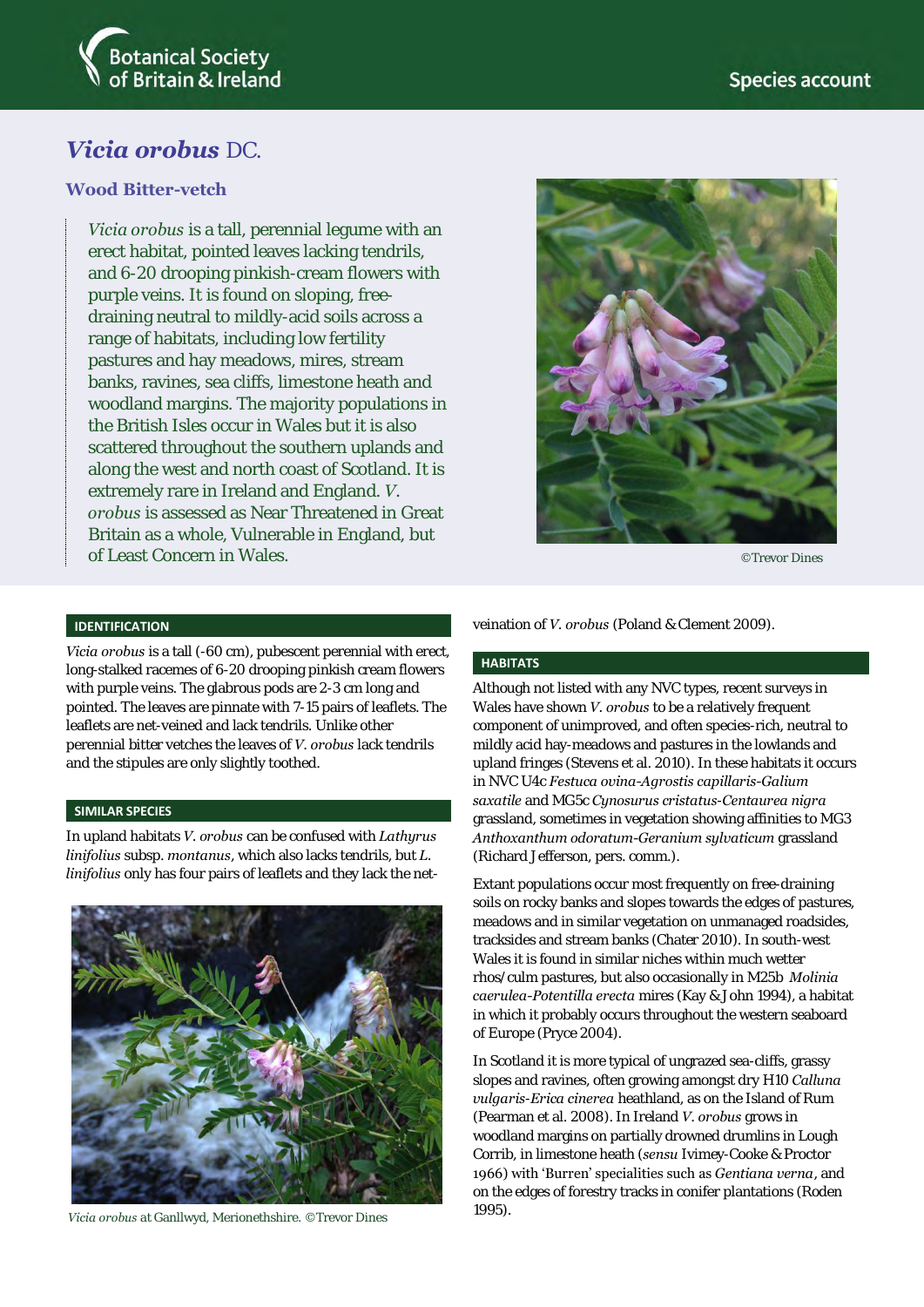## *Vicia orobus* DC.

#### **BIOGEOGRAPHY**

*V. orobus* is confined to western Europe and has an Oceanic distribution (Eu-Atlantic *sensu* Roisin 1969), extending from northern Spain to Denmark and south-west Norway, with scattered populations in the mountains of France and Switzerland (Kozlowski et al. 2009). It is closely allied to *V. cassubica*, which replaces *V. orobus* from central France eastwards (Pearman & Benoit 1994).

Wales represents the British and Irish stronghold for the distribution of this species with around 62% of the population and extant locations in 72 hectads across eleven of the thirteen vice-counties (Dines 2008). In Scotland, it is thinly scattered throughout the southern uplands and along the west and north coast, including the Hebridean islands of Mull, Skye and Rum. In central and eastern Scotland it is has declined to two sites in Perthshire and one in Angus where only a single inaccessible clump survives (Hogarth 2012). Likewise, *V. orobus* is extremely rare in England with just a handful of colonies surviving in Cornwall, Devon, Somerset, Herefordshire, Yorkshire and Cumbria. In Ireland most populations occur in Galway and Mayo (Rosen 1995) with outliers in the Derry Hills in Laois and near to Larne in County Antrim (Curtis & McGough 1988).

*V. orobus* is primarily an upland species, usually found between 200 and 300 m altitude, but it occurs down to sea level in Sutherland, and reaches 455 m in Cumbria (Pearman 2002).



## **ECOLOGY**

*V. orobus* is a long-lived herbaceous perennial with a littlebranched rootstock which produces 1 to many leafy shoots each year. It lacks a leafy rosette at ground level and shoots last for less than one year, usually from March to October (Kay & John 1995; Poland & Clement 2009). Vegetative spread is by division of the root-stock and appears to be very limited, although large, many-branched plants do occur in ungrazed sites and may be long-lived (K.J. Walker pers. obs.).

The 6-20 pink-flushed or pinkish-cream, purple-veined flowers are produced on a dense raceme in late-May and June, sometimes continuing until September. The flowers appear to be self-compatible (Kay & John 1995), but most are likely to be pollinated by specialist long-tongued bumblebees, mainly *Bombus pascorum*, which are likely to promote pollen transfer between flowers on the same plant or near neighbours (Kay & John 1997). A high proportion of flowers produce pods and most pods contain 1 or 2 seeds, not 4-5 as suggested in many floras (Kay & John 1994). Most seeds remain in the pods for at least a few weeks but have usually been shed by late August (Kay & John 1994). The heavy seeds have no specialized structures and are probably not dispersed very far from parent plants, although mowing and flowing water may disperse seeds over greater distances.

Seeds germinate readily if scarified and free from fungal infection, which appears to infect the seed-coats of many legume seeds (Kay & John 1994). Limited tests suggest that *V. orobus* does not form a seed bank (Kay & John 1994). Seedlings have been observed in many sites, even in fairly deep swards, but probably only where burning has created open conditions for seedling establishment (Kay & John 1994). Populations in Wales show high levels of genetic variation, although with markedly differing levels of gene diversity, allele number and heterozygosity (Kay & John 1997). Indeed, some large populations display quite severe genetic impoverishment, whereas smaller ones have surprisingly high levels of variation for their size, perhaps because plants forming these populations were long-lived survivors rather than recruits from depleted, inbred genepools (Kay & John 1997).

## **THREATS**

Although more widespread in its core areas than previously thought, *V. orobus* appears to be intolerant of both overgrazing and competition from scrub, and thus affected both by too much and too little management. Chater (2010) suggests that it has declined in hay-meadows in Cardiganshire due to grassland improvement and more intense sheep-grazing and is now typically confined to marginal areas of meadows such as banks or stream-sides that are less intensively managed. In contrast, populations on ungrazed banks and verges have disappeared following invasion by invasive bracken and scrub. Mismanagement and poorly timed cutting of roadside verges has also led to declines in this habitat in Wales. In Scotland, as a result of heavy grazing by sheep and deer, the majority of coastal populations are confined to inaccessible cliffs (Evans Distribution of *Vicia orobus* in Great Britain and Ireland.